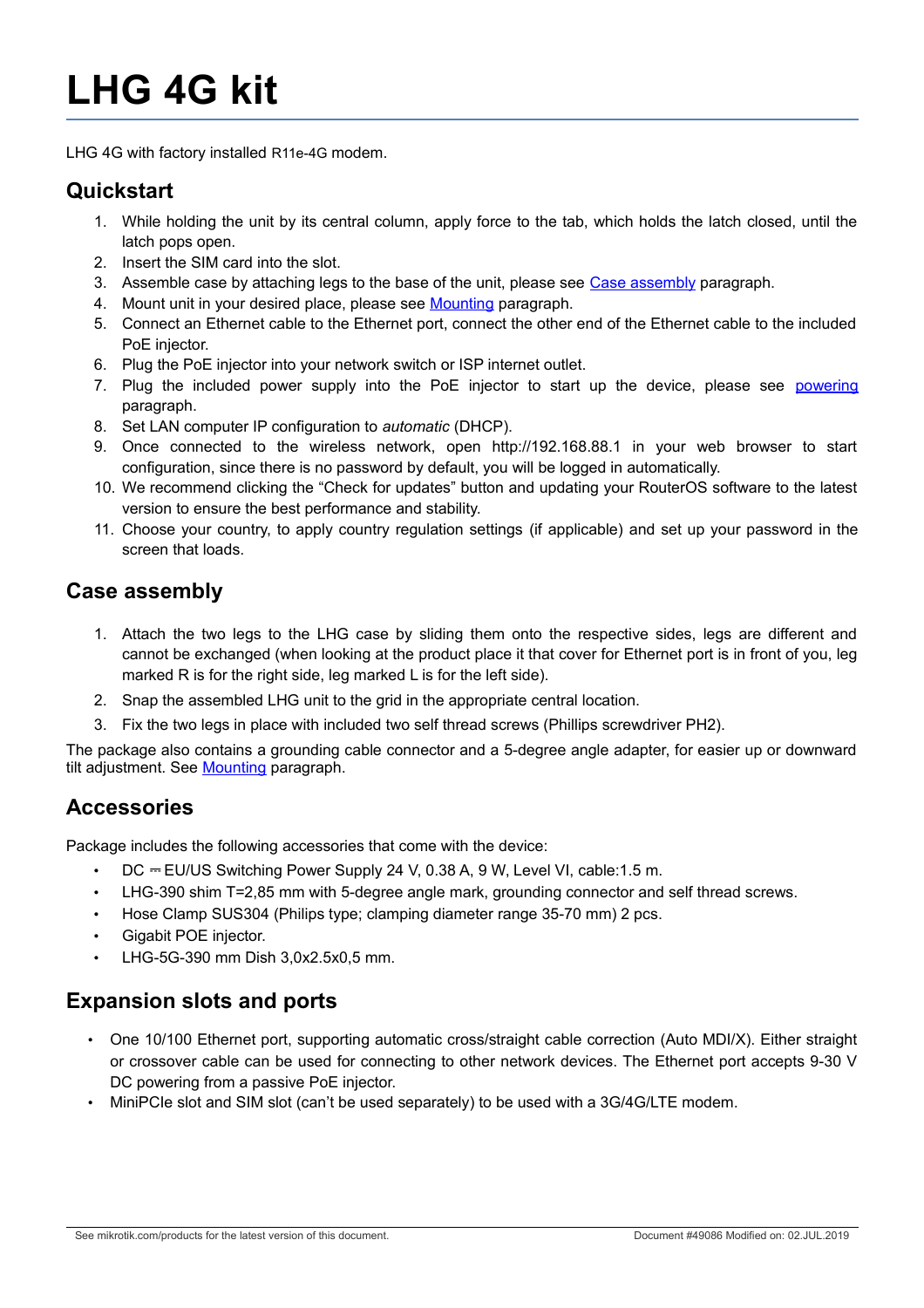#### **Opening the case cover**

Optional - to access the miniPCIe slot, the opening of the unit top cover is required. As an opening tool, you can use a large size flat head screwdriver or a small coin. Be extremely cautious when opening, because the incorrect opening of the clip can break it off!

*Mounting and configuration of this device should be done by a qualified person.* Follow these steps:

1. Follow this order when opening the unit.



3. Turn the screwdriver, until one side pops open. Continue in the above order.

2. Insert a screwdriver into the first slot.



4. Lift cover to access the card.





Additional Caution when lifting up the cover, do not force it with sharp objects.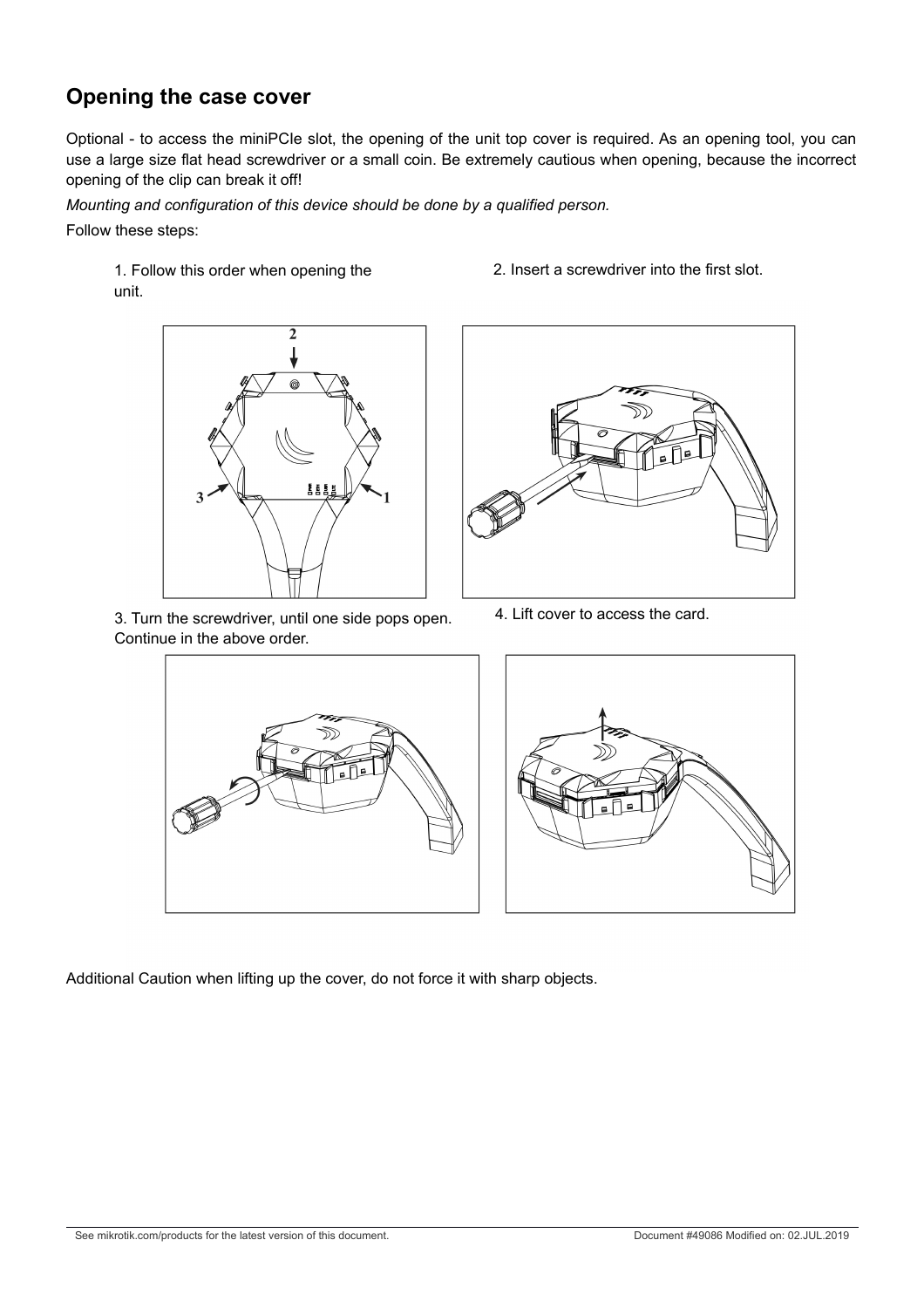#### **miniPCIe slot usage**

The device is equipped with a miniPCIe slot and has already installed 4G modem. One SIM slot are provided for use together with a miniPCIe modem. SIM slot is not usable separately.

Replacing a miniPCIe module should be done by a qualified person, please follow safety precautions when handling electrical equipment:

- 1. Use a wrist grounding strap when unpacking and working with electrical components to avoid electrical discharge (ESD) damage.
- 2. Open the upper cover as shown on instruction previously.
- 3. The antenna is located underneath PCB.
- 4. Locate the miniPCIe slot on the PCB and remove two factory attached screws.



- 5. Attach provided a thick thermal pad to the card, and install the card into miniPCIe slot so that thermal pad is between PCB and card.
- 6. Insert your desired card.
- 7. Secure card in place using previously removed two screws.
- 8. Attach the grey uFL connector to the MAIN antenna connector of the modem, attach the black cable to the secondary (or AUX) connector.
- 9. Attach a thinner thermal pad to the top of the card.
- 10. Reassembly in back order.

After reassembly, slide in the SIM card from your mobile operator into the SIM slot, with the chips facing up as shown on the port label. The slot accepts miniSIM (2FF).

#### <span id="page-2-0"></span>**Powering**

The device can be powered from 12-57 V 802.3af/at sources and also Passive PoE injectors (one power supply and PoE injector are included).

Maximum power consumption 5 W.

Connecting to a POE Adapter:

- 1. Connect the Ethernet cable from the device to the POE port of the POE adapter.
- 2. Connect an Ethernet cable from your LAN to the LAN port of the POE adapter, please mind arrows for data and power flow.
- 3. Connect the power cord to the adapter, and then plug the power cord into a power outlet.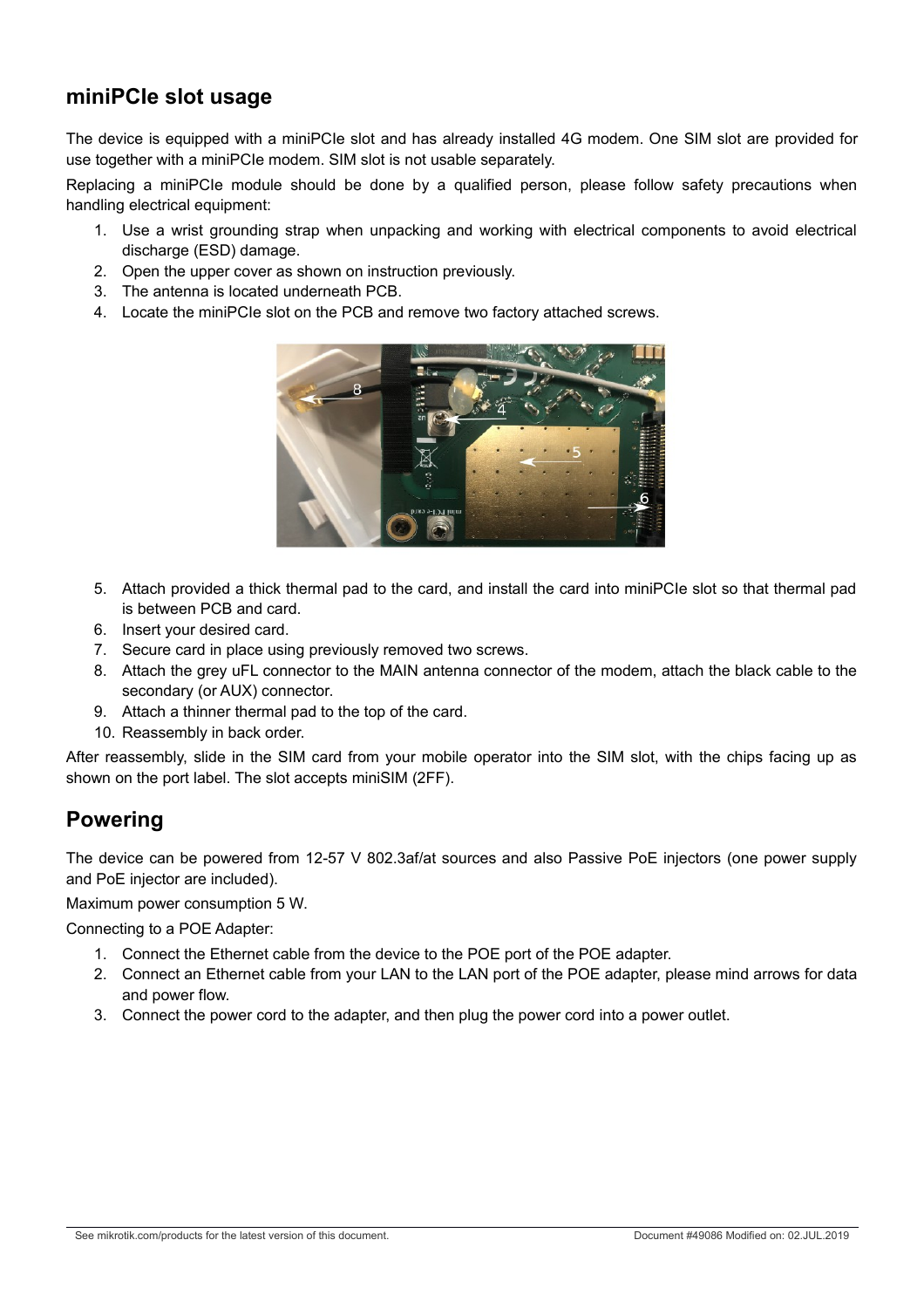#### <span id="page-3-0"></span>**Mounting**



- 1. Slide the included metallic mounting rings into the two slots on the back of the antenna dish.
- 2. Attach the unit to a pole, with the Ethernet port pointing downward.
- 3. Use a PH2 screwdriver to tighten the rings.
- 4. Fix the Ethernet cable to the pole using zip ties, less than one meter from the unit, to avoid the cable being pulled out of the port.
- 5. Check mounting angle and positioning.
- 6. Optional: if required, before mounting the unit, you can insert the included 5-degree adjustment adapter into the top or bottom slot where the mounting ring is inserted. This will create an additional upward or downward angle when the unit is tightened to a vertical pole.
- 7. Insert 5-degree angle adapter to one of the slots and remount the unit.

When mounting outdoors, please ensure that any cable openings are directed downwards. Use POE injector and proper grounding, this device has specially designed grounding connector under the port cover. Recommended using shielded Cat5/6 cable. The IP rating scale for this device is IP54.

*Warning! This equipment should be installed and operated with a minimum distance of 120 cm between the device and your body. Operation of this equipment in the residential environment could cause radio interference.*

# **Configuration**

Once logged in, we recommend clicking the "Check for updates" button in the QuickSet menu, as updating your RouterOS software to the latest version ensures the best performance and stability. For wireless models, please make sure you have selected the country where the device will be used, to conform with local regulations.

RouterOS includes many configuration options in addition to what is described in this document. We suggest starting here to get yourself accustomed to the possibilities: [http://mt.lv/help.](http://mt.lv/help) In case IP connection is not available, the Winbox tool [\(http://mt.lv/winbox\)](http://mt.lv/winbox) can be used to connect to the MAC address of the device from the LAN side (all access is blocked from the Internet port by default).

For recovery purposes, it is possible to boot the device from the network, see a section [Reset button.](#page-4-0)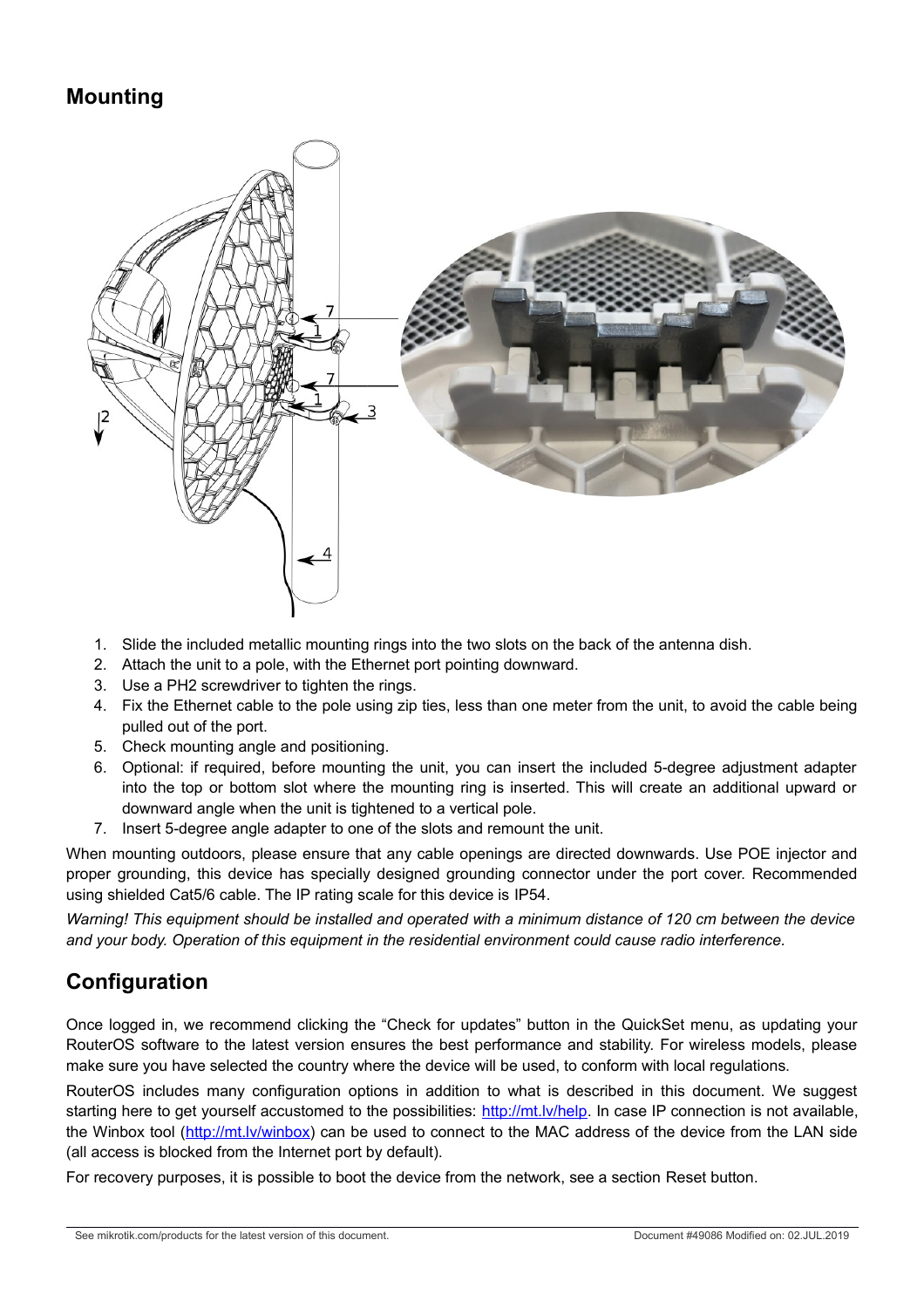# <span id="page-4-0"></span>**Reset button**

The reset button has three functions:

- Release the button when a green LED starts flashing, to reset RouterOS configuration to defaults.
- Release the button when the LED turns solid green to clear all configuration and defaults.
- Release the button after LED is no longer lit (~20 seconds) to cause a device to look for Netinstall servers (required for reinstalling RouterOS over the network).

Regardless of the above option used, the system will load the backup RouterBOOT loader if the button is pressed before power is applied to the device. Useful for RouterBOOT debugging and recovery.

The device includes a grounding connection behind the Ethernet port door, which you should connect to the grounding installation of the tower or building where the device will be used. This is to substantially reduce the risk of ESD and lightning damage.

#### **Mode button**

The action of the mode buttons can be configured from RouterOS software to execute any user-supplied RouterOS script. You can also disable this button. The mode button can be configured in RouterOS menu /system routerboard mode-button.

# **Specifications**

For more information about this product, specification and pictures please visit our web page: [https://mikrotik.com/product/lhg\\_4g\\_kit](https://mikrotik.com/product/lhg_4g_kit) 

RBLHGR&R11e-4G includes LTE modem that supports LTE FDD bands 3 (1800MHz), 7 (2600MHz), 20 (800MHz) and 31 (450MHz), as well as LTE TDD bands 41n (2500MHz), 42 (3500MHz) and 43 (3700MHz).

#### **Operating system support**

The device supports RouterOS software version 6. The specific factory installed version number is indicated in the RouterOS menu /system resource. Other operating systems have not been tested.

# **Safety Notice**

Electric shock hazard. This equipment is to be serviced by trained personnel only. This is a class A device, operating it near residential radio equipment could cause radio interference.

# **MikroTik mobile app**

Use the MikroTik smartphone app to configure your router in the field, or to apply the most basic initial settings for your MikroTik home access point.





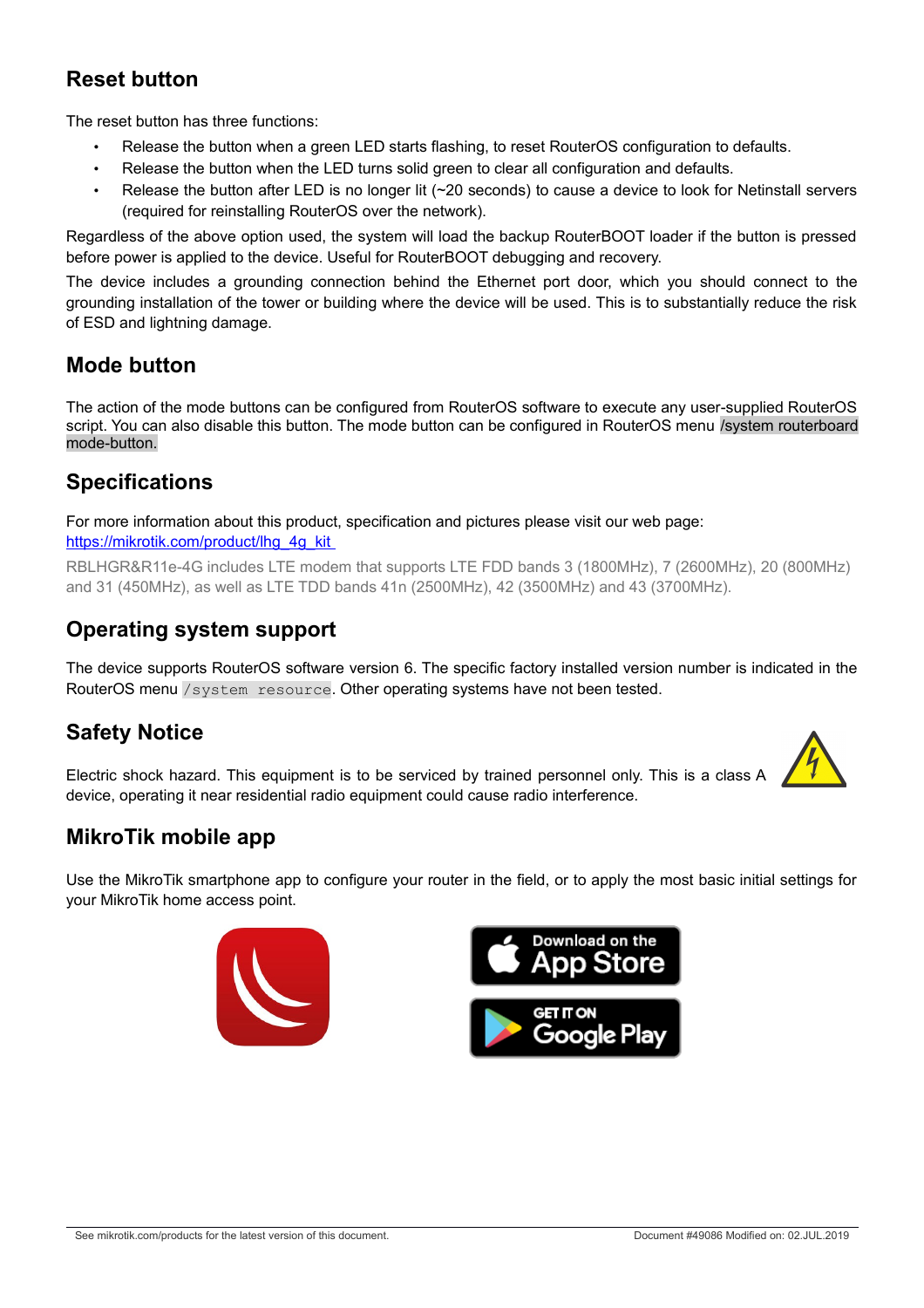# **Federal Communication Commission Interference Statement**



Contains FCC ID TV7R11E4G

This equipment has been tested and found to comply with the limits for a Class A digital device, pursuant to Part 15 of the FCC Rules. These limits are designed to provide reasonable protection against harmful interference in a residential installation.

This equipment generates, uses and can radiate radio frequency energy and, if not installed and used in accordance with the instructions, may cause harmful interference to radio communications. However, there is no guarantee that interference will not occur in a particular installation. If this equipment does cause harmful interference to radio or television reception, which can be determined by turning the equipment off and on, the user is encouraged to try to correct the interference by one of the following measures:

- Reorient or relocate the receiving antenna.
- Increase the separation between the equipment and receiver.
- Connect the equipment into an outlet on a circuit different from that to which the receiver is connected.
- Consult the dealer or an experienced radio/TV technician for help.

FCC Caution: Any changes or modifications not expressly approved by the party responsible for compliance could void the user's authority to operate this equipment.

This device complies with Part 15 of the FCC Rules. Operation is subject to the following two conditions: (1) This device may not cause harmful interference, and (2) this device must accept any interference received, including interference that may cause undesired operation. This device and its antenna must not be co-located or operation in conjunction with any other antenna or transmitter.

IMPORTANT: Exposure to Radio Frequency Radiation.

For use of CBRS bands, the CBSD Category of the final Host equipment will be dependent on the power settings and antenna gain used.

This equipment complies with the FCC RF radiation exposure limits set forth for an uncontrolled environment. This equipment should be installed and operated with a minimum distance of 120 cm between the radiator and any part of your body.

#### **Industry Canada**

Contains IC 7442A-R11E4G

This device complies with Industry Canada licence-exempt RSS standard(s). Operation is subject to the following two conditions: (1) this device may not cause interference, and (2) this device must accept any interference, including interference that may cause undesired operation of the device.

Le présent appareil est conforme aux CNR d'Industrie Canada applicables aux appareils radio exempts de licence. L'exploitation est autorisée aux deux conditions suivantes : (1) l'appareil ne doit pas produire de brouillage, et (2) l'utilisateur de l'appareil doit accepter tout brouillage radioélectrique subi, même si le brouillage est susceptible d'en compromettre le fonctionnement.

IMPORTANT: Exposure to Radio Frequency Radiation.

This equipment complies with the IC radiation exposure limits set forth for an uncontrolled environment. This equipment should be installed and operated with a minimum distance of 120 cm between the radiator and any part of your body.

Cet équipement est conforme aux limites d'exposition au rayonnement IC définies pour un environnement non contrôlé. Cet équipement doit être installé et utilisé à une distance minimale de 120 cm entre le radiateur et toute partie de votre corps.

CAN ICES-3 (B)/NMB-3(B)

See mikrotik.com/products for the latest version of this document. Document #49086 Modified on: 02.JUL.2019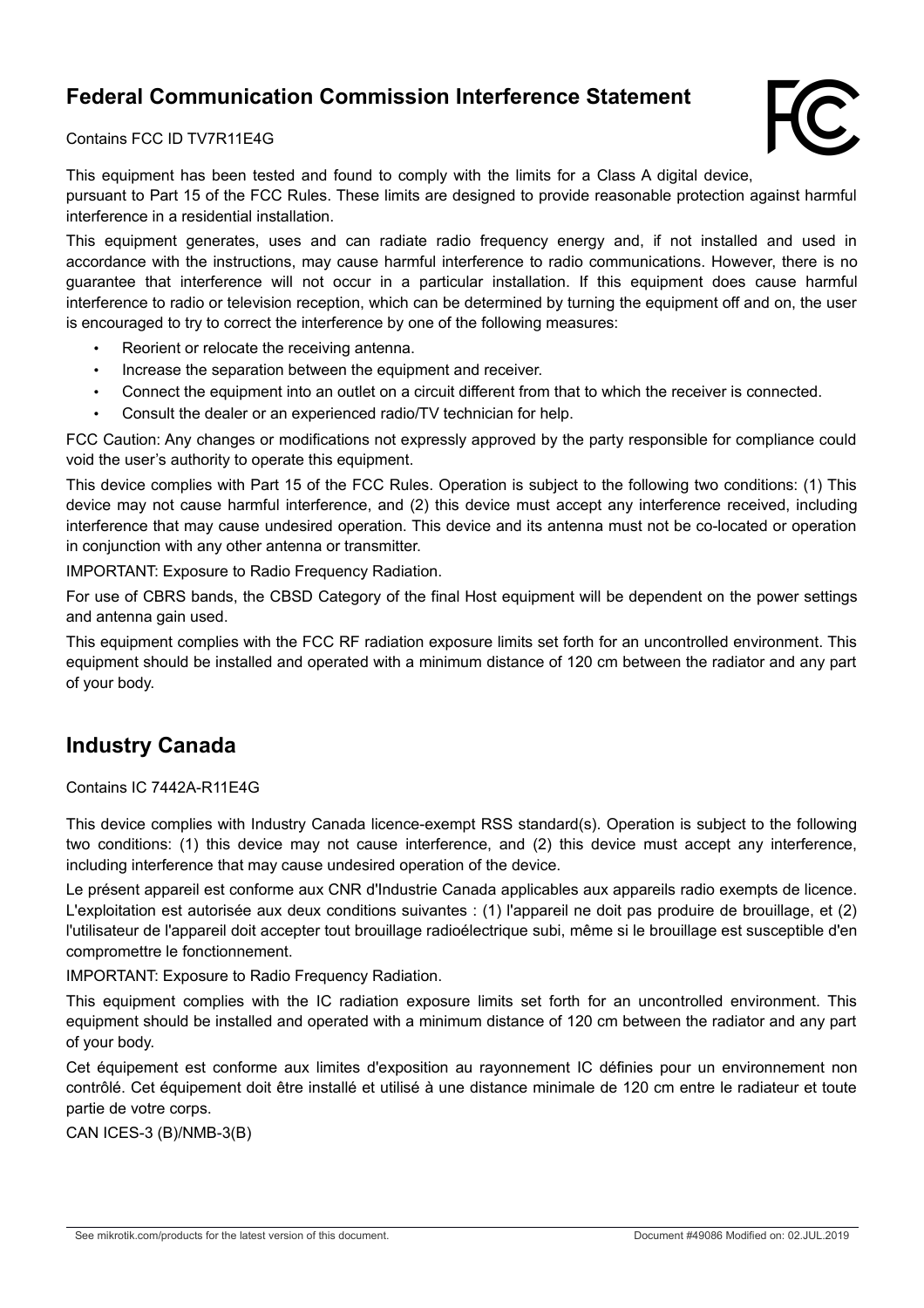#### **CE Declaration of Conformity**

Manufacturer: Mikrotikls SIA, Brivibas gatve 214i Riga, Latvia, LV1039.

|    | $m$ ananaolaici. Mintrolinto Oli I, Dirvibao galvo Z i-ri i tiga, Latvia, Lv 1000                                                                                                                                                                |
|----|--------------------------------------------------------------------------------------------------------------------------------------------------------------------------------------------------------------------------------------------------|
|    | ВСС настоящото Mikrotīkls SIA декларира, че този тип радиосъоръжение RouterBOARD е в съответствие с Директива 2014/53/ЕС.                                                                                                                        |
|    | Цялостният текст на ЕС декларацията за съответствие може да се намери на следния интернет адрес: https://mikrotik.com/products                                                                                                                   |
|    | CS Tímto Mikrotīkls SIA prohlašuje, že typ rádiového zařízení RouterBOARD je v souladu se směrnicí 2014/53/EU. Úplné znění EU prohlášení o                                                                                                       |
|    | shodě je k dispozici na této internetové adrese: https://mikrotik.com/products                                                                                                                                                                   |
|    | DA Hermed erklærer Mikrotīkls SIA, at radioudstyrstypen RouterBOARD er i overensstemmelse med direktiv 2014/53/EU. EU-                                                                                                                           |
|    | overensstemmelseserklæringens fulde tekst kan findes på følgende internetadresse: https://mikrotik.com/products                                                                                                                                  |
|    | DE Hiermit erklärt Mikrotīkls SIA, dass der Funkanlagentyp RouterBOARD der Richtlinie 2014/53/EU entspricht. Der vollständige Text der EU-                                                                                                       |
|    | Konformitätserklärung ist unter der folgenden Internetadresse verfügbar: https://mikrotik.com/products                                                                                                                                           |
|    | ΕL Με την παρούσα ο/η Mikrotīkls SIA , δηλώνει ότι ο ραδιοεξοπλισμός RouterBOARD πληροί την οδηγία 2014/53/ΕΕ. Το πλήρες κείμενο της<br> δήλωσης συμμόρφωσης ΕΕ διατίθεται στην ακόλουθη ιστοσελίδα στο διαδίκτυο: https://mikrotik.com/products |
|    | EN Hereby, Mikrotīkls SIA declares that the radio equipment type RouterBOARD is in compliance with Directive 2014/53/EU. The full text of the                                                                                                    |
|    | EU declaration of conformity is available at the following internet address: https://mikrotik.com/products                                                                                                                                       |
|    | ES Por la presente, Mikrotīkls SIA declara que el tipo de equipo radioeléctrico RouterBOARD es conforme con la Directiva 2014/53/UE. El texto                                                                                                    |
|    | completo de la declaración UE de conformidad está disponible en la dirección Internet siguiente: https://mikrotik.com/products                                                                                                                   |
|    | ET Käesolevaga deklareerib Mikrotīkls SIA, et käesolev raadioseadme tüüp RouterBOARD vastab direktiivi 2014/53/EL nõuetele. ELi                                                                                                                  |
|    | vastavusdeklaratsiooni täielik tekst on kättesaadav järgmisel internetiaadressil: https://mikrotik.com/products                                                                                                                                  |
|    | Mikrotīkls SIA vakuuttaa, että radiolaitetyyppi RouterBOARD on direktiivin 2014/53/EU mukainen. EU-vaatimustenmukaisuusvakuutuksen                                                                                                               |
|    | täysimittainen teksti on saatavilla seuraavassa internetosoitteessa: https://mikrotik.com/products                                                                                                                                               |
|    | FR Le soussigné, Mikrotīkls SIA, déclare que l'équipement radioélectrique du type RouterBOARD est conforme à la directive 2014/53/UE. Le                                                                                                         |
|    | texte complet de la déclaration UE de conformité est disponible à l'adresse internet suivante: https://mikrotik.com/products                                                                                                                     |
|    | HR Mikrotīkls SIA ovime izjavljuje da je radijska oprema tipa RouterBOARD u skladu s Direktivom 2014/53/EU. Cjeloviti tekst EU izjave o                                                                                                          |
|    | sukladnosti dostupan je na sljedećoj internetskoj adresi: https://mikrotik.com/products                                                                                                                                                          |
|    | HU Mikrotīkls SIA igazolja, hogy a RouterBOARD típusú rádióberendezés megfelel a 2014/53/EU irányelvnek. Az EU-megfelelőségi nyilatkozat                                                                                                         |
|    | teljes szövege elérhető a következő internetes címen: https://mikrotik.com/products                                                                                                                                                              |
| lΤ | Il fabbricante, Mikrotīkls SIA, dichiara che il tipo di apparecchiatura radio RouterBOARD è conforme alla direttiva 2014/53/UE. Il testo                                                                                                         |
|    | completo della dichiarazione di conformità UE è disponibile al seguente indirizzo Internet: https://mikrotik.com/products                                                                                                                        |
| IS | Hér með lýsir Mikrotīkls SIA því yfir að RouterBOARD er í samræmi við grunnkröfur og aðrar kröfur, sem gerðar eru í tilskipun 2014/53/EU.                                                                                                        |
|    | Fullur texti ESB samræmisyfirlýsingar er að finna á eftirfarandi veffangi: https://mikrotik.com/products                                                                                                                                         |
| LТ | Aš, Mikrotīkls SIA, patvirtinu, kad radijo įrenginių tipas RouterBOARD atitinka Direktyvą 2014/53/ES. Visas ES atitikties deklaracijos tekstas                                                                                                   |
|    | prieinamas šiuo interneto adresu: https://mikrotik.com/products                                                                                                                                                                                  |
|    | Ar šo Mikrotīkls SIA deklarē, ka radioiekārta RouterBOARD atbilst Direktīvai 2014/53/ES. Pilns ES atbilstības deklarācijas teksts ir pieejams                                                                                                    |
|    | šādā interneta vietnē: https://mikrotik.com/products                                                                                                                                                                                             |
|    | MT B'dan, Mikrotīkls SIA, niddikjara li dan it-tip ta' tagħmir tar-radju RouterBOARD huwa konformi mad-Direttiva 2014/53/UE. It-test kollu tad-                                                                                                  |
|    | dikjarazzjoni ta' konformità tal-UE huwa disponibbli f'dan l-indirizz tal-Internet li ġej: https://mikrotik.com/products                                                                                                                         |
|    | NL Hierbij verklaar ik, Mikrotīkls SIA , dat het type radioapparatuur RouterBOARD conform is met Richtlijn 2014/53/EU. De volledige tekst van                                                                                                    |
|    | de EU-conformiteitsverklaring kan worden geraadpleegd op het volgende internetadres: https://mikrotik.com/products                                                                                                                               |
|    | NOMikrotīkls SIA erklærer herved at utstyret RouterBOARD er i samsvar med de grunnleggende krav og øvrige relevante krav i direktiv                                                                                                              |
|    | 2014/53/EU. Den fulle teksten til EU-samsvarserklæringen er tilgjengelig på følgende internettadresse: https://mikrotik.com/products                                                                                                             |
|    | PL Mikrotīkls SIA niniejszym oświadcza, że typ urządzenia radiowego RouterBOARD jest zgodny z dyrektywą 2014/53/UE. Pełny tekst                                                                                                                  |
|    | deklaracji zgodności UE jest dostępny pod następującym adresem internetowym: https://mikrotik.com/products                                                                                                                                       |
|    | PT O(a) abaixo assinado(a) Mikrotīkls SIA declara que o presente tipo de equipamento de rádio RouterBOARD está em conformidade com a                                                                                                             |
|    | Diretiva 2014/53/UE. O texto integral da declaração de conformidade está disponível no seguinte endereço de Internet:                                                                                                                            |
|    | https://mikrotik.com/products                                                                                                                                                                                                                    |
|    | ROPrin prezenta, Mikrotīkls SIA declară că tipul de echipamente radio RouterBOARD este în conformitate cu Directiva 2014/53/UE. Textul                                                                                                           |
|    | integral al declaratiei UE de conformitate este disponibil la următoarea adresă internet: https://mikrotik.com/products                                                                                                                          |
|    | SK Mikrotīkls SIA týmto vyhlasuje, že rádiové zariadenie typu RouterBOARD je v súlade so smernicou 2014/53/EÚ. Úplné EÚ vyhlásenie o                                                                                                             |
|    | zhode je k dispozícii na tejto internetovej adrese: https://mikrotik.com/products                                                                                                                                                                |
|    | SL Mikrotīkls SIA potrjuje, da je tip radijske opreme RouterBOARD skladen z Direktivo 2014/53/EU. Celotno besedilo izjave EU o skladnosti je                                                                                                     |
|    | na voljo na naslednjem spletnem naslovu: https://mikrotik.com/products                                                                                                                                                                           |
|    | SV Härmed försäkrar Mikrotīkls SIA att denna typ av radioutrustning RouterBOARD överensstämmer med direktiv 2014/53/EU. Den fullständiga                                                                                                         |
|    | texten till EU-försäkran om överensstämmelse finns på följande webbadress: https://mikrotik.com/products                                                                                                                                         |

#### **MPE statement**

This equipment complies with EU radiation exposure limits set forth for an uncontrolled environment. This equipment should be installed and operated with minimum distance of 20 cm between the radiator and your body, unless specifically stated otherwise in page 1 of this document. In RouterOS you must specify your country, to make sure local wireless regulations are observed.

This device meets Maximum 2G/3G/4G LTE per ETSI regulations.

#### **Frequency bands terms of use**

| Frequency range (for applicable models) Channels used |           | Maximum Output Power (EIRP) Restriction |                                                        |  |
|-------------------------------------------------------|-----------|-----------------------------------------|--------------------------------------------------------|--|
| 2412-2472 MHz                                         | - 13      | 20 dBm                                  | Without any restriction to use in all EU Member States |  |
| 5150-5250 MHz                                         | 26 - 48   | 23 dBm                                  | Restricted to indoor use only*                         |  |
| 5250-5350 MHz                                         | 52 - 64   | 20 dBm                                  | Restricted to indoor use only*                         |  |
| 5470-5725 MHz                                         | 100 - 140 | 27 dBm                                  | Without any restriction to use in all EU Member States |  |



*\* It is the customer's responsibility to follow local country regulations, including operation within legal frequency channels, output power, cabling requirements, and Dynamic Frequency Selection (DFS) requirements. All Mikrotik radio devices must be professionally installed!*

*According to Commission Decision 2000/299/EC (6 April 2000), the product falls under the scope of Class 2.*

*Note. Information contained here is subject to change. Please visit the product page on [www.mikrotik.com](http://www.mikrotik.com/) for the most up to date version of this document.*